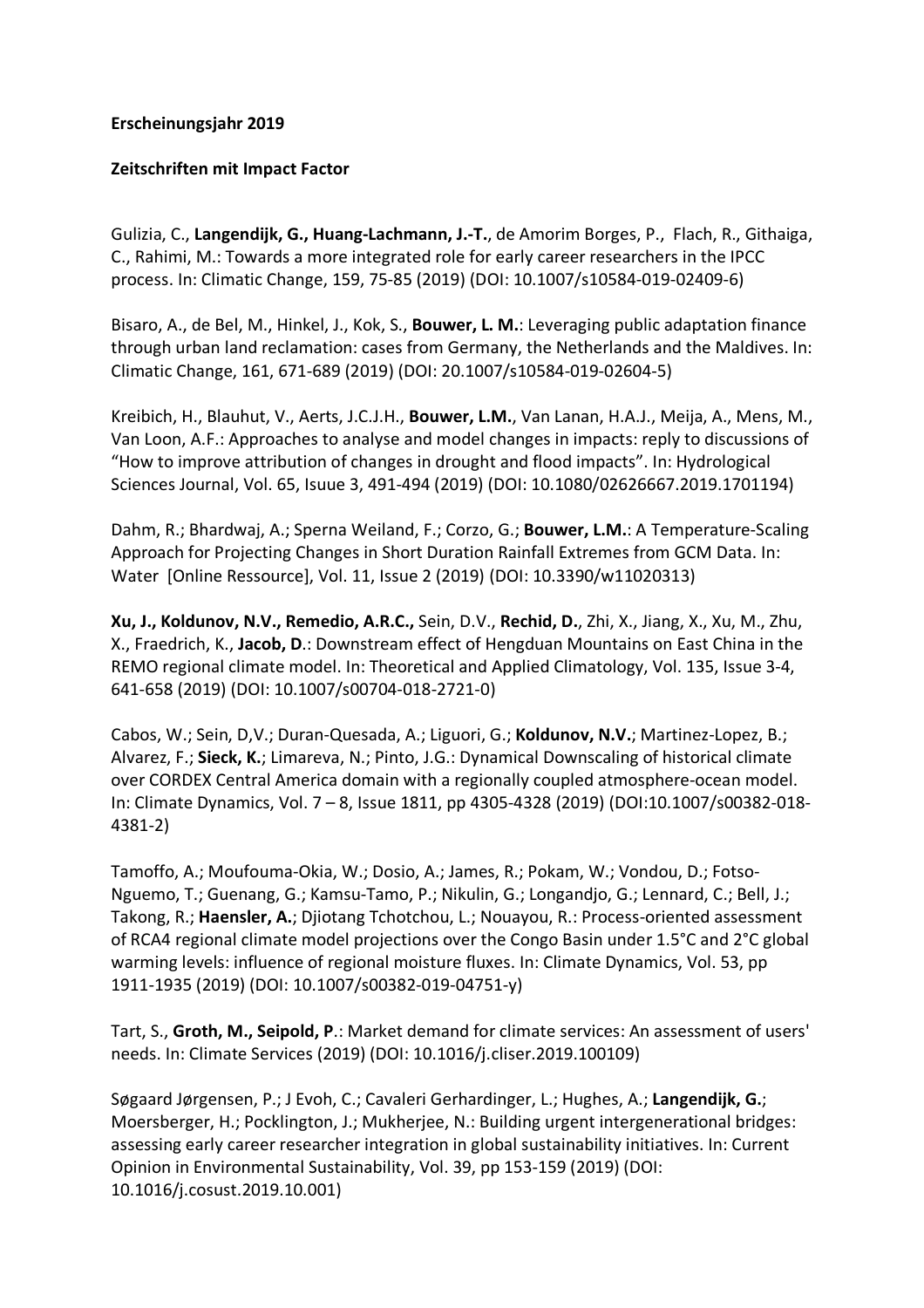**Langendijk, G.S., Rechid, D., Jacob, D.**: Urban Areas and Urban–Rural Contrasts under Climate Change: What Does the EURO-CORDEX Ensemble Tell Us?—Investigating Near Surface Humidity in Berlin and Its Surroundings. In: Atmosphere, 10 (12), 730 (2019) (DOI: 10.3390/atmos10120730)

Ji, L.; Zhi, X.; **Zhu, S**.; Fraedrich, K.: Probabilistic Precipitation Forecasting over East Asia Using Bayesian Model Averaging. In: Weather and forecasting, Vol. 34, Issue 2, pp 377-392 (2019) (DOI:10.1175/WAF-D-18-0093.1)

**Steppeler, J.**; Li, J.; Fan, F.; Zhu, J.; Ullrich, P.: o3o3: A Variant of Spectral Elements with a Regular Collocation Grid. In: Monthly Weather Review, Vol. 147, Issue 6, pp 2067-2082 (2019) (DOI: 10.1175/MWR-D-18-0288.1)

**Steppeler, J.**; Li, J.; Fang, F.; Zhu, J.: Test of a cubic spline interface for physical processes with a 1-D third-order spectral element model. In: Tellus A, Vol. 71, Issue 1, (2019).(DOI: 10.1080/16000870.2019.1591846)

Tamoffo, A.; Vondou, D.; Pokam, W.; **Haensler, A.**; Yepdo, Z.; Fotso-Nguemo, T.; Djiotang Tchotchou, L.; Nouayou, R.: Daily characteristics of Central African rainfall in the REMO model. In: Theoretical and Applied Climatology, Vol. 137, pp 2351-2368 (2019) (DOI: 10.1007/s00704-018-2745-5)

Bessembinder, J.; Terrado, M.; Hewitt, C.; Garrett, N.; **Kotova, L**.; Buonocore , M.; Groenland, R.: Need for a common typology of climate services. In: Climate Services, Vol. 16 (2019) (DOI: 10.1016/j.cliser.2019.100135)

**Remedio, A.; Teichmann, C.; Buntemeyer, L.; Sieck, K.; Weber, T.; Rechid, D.; Hoffmann, P.; Nam, C.; Kotova, L.; Jacob, D**.: Evaluation of New CORDEX Simulations Using an Updated Köppen–Trewartha Climate Classification. In: Atmosphere, Vol. 10, Issue 11 (2019) (DOI: 10.3390/atmos10110726)

Toivonen, E.; Hippi, M.; Korhonen, H.; Laaksonen, A.; Kangas, M.; **Pietikäinen, J.**: The road weather model RoadSurf (v6.60b) driven by the regional climate model HCLIM38: evaluation over Finland. In: Geoscientific Model Development, Vol. 12, Issue 8, pp 3481-3501 (2019) (DOI:10.5194/gmd-12-3481-2019)

Berg, P.; Christensen, O.; Klehmet, K.; Lenderink, G.; Olsson, J.; **Teichmann, C.**; Yang, W.: Summertime precipitation extremes in a EURO-CORDEX 0.11° ensemble at an hourly resolution. In: Natural Hazards and Earth System Sciences, Vol. 19, Issue 4, pp 957-971 (2019) (DOI: 10.5194/nhess-19-957-2019)

Smail, E.A.; DiGiacomo, P.M.; Seeyave, S.; Djavidnia, S.; **Celliers, L.**; Le Traon, P.-Y.; Gault, J.; Escobar-Briones, E.; Plag, H.-P.; Pequignet, C.; Bajona, L.; Zhang, L.; Pearlman, J.; Steven, A.; Hodge;, J.; Racault, M.-F.; Storlazzi, C.; Skirving, W.; Hoeke, R.; Marra, J.; van Dongeren, A.; Muller-Karger, F.; Cripe, D.; Takaki, D.: An introduction to the 'Oceans and Society: Blue Planet' initiative. In: Journal of Operational Oceanography, Vol. 12, Issue 2, pp S1-S11 (2019) (DOI: 10.1080/1755876X.2019.1634959)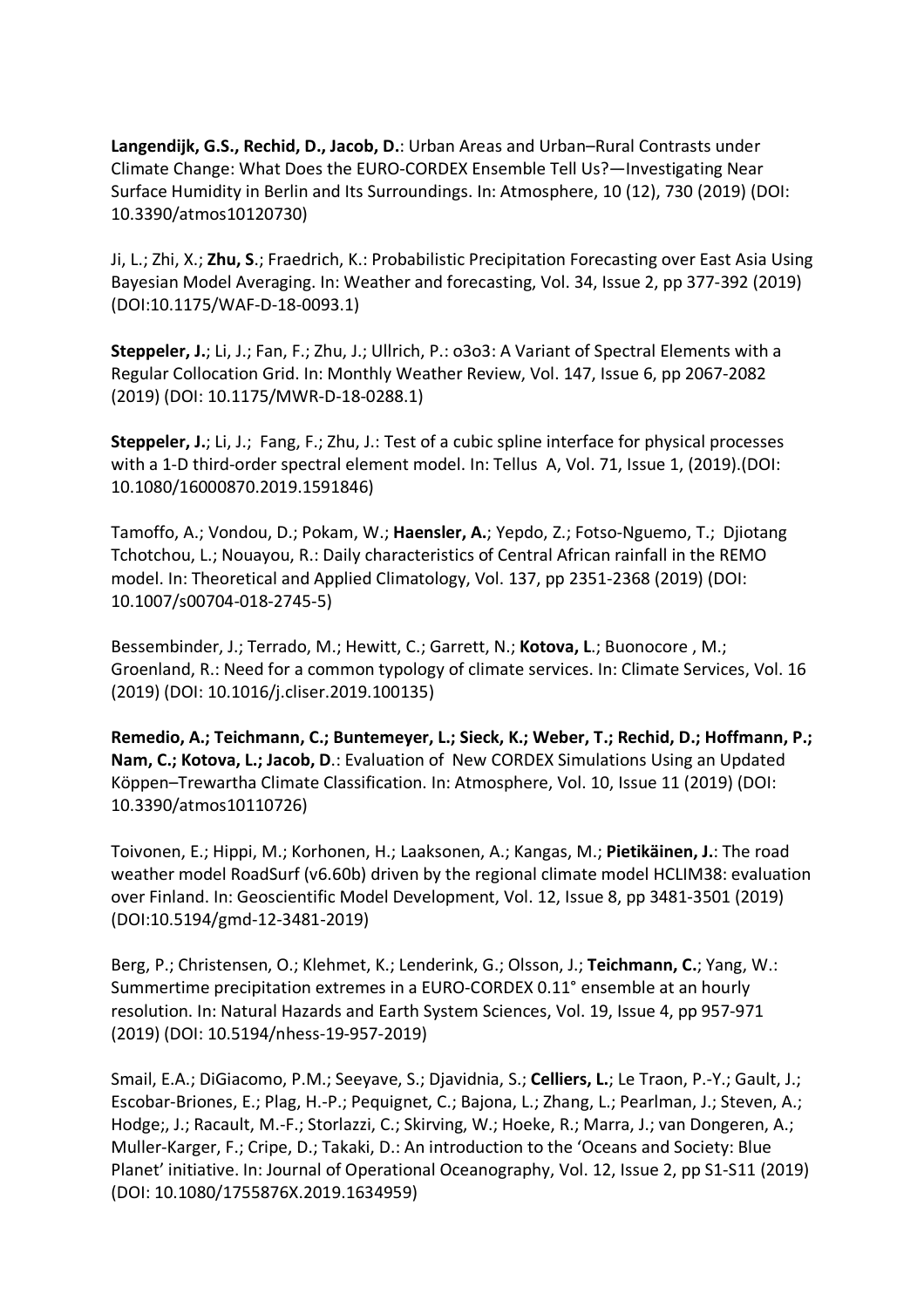Hoegh-Guldberg, O.; **Jacob, D.**; Taylor , M.; **Guillén Bolaños, T.**; Bindi, M.; Brown, S.; Camilloni, I.; Diedhiou, A.; Djalante, R.; Ebi, K.; Engelbrecht, F.; Guiot, J.; Hijioka, Y.; Mehrotra, S.; Hope, C.; Payne, A.; Pörtner, H.; Seneviratne, S.; Thomas, A.; Warren, R.; Zhou, G.: The human imperative of stabilizing global climate change at 1.5°C. In: Science, Vol. 365, Issue 6459, eaaw6974 (2019) (DOI: 10.1126/science.aaw6974)

Mackenzie, B.; **Celliers, L.**; de Freitas Assad, L.; J. Heymans, J.; Rome, N.; Thomas, J.; Anderson, C.; Behrens, J.; Calverley, M.; Desai, K.; Di Giacomo , P.; Djavidnia , S.; dos Santos, F.; Eparkhina, D.; Ferrari , J.; Hanly, C.; Houtman , B.; Jeans, G.; Landau , L.; Larkin, K.; Legler, D.; Le Traon, P.; Lindstrom, E.; Loosley, D.; Nolan, G.; Petihakis, G.; Pellegrini, J.; Roberts, Z.; Siddorn, J.; Smail, E.; Sousa-Pinto, I.; Terrill, E.: The Role of Stakeholders in Creating Societal Value From Coastal and Ocean Observations. In: Frontiers in Marine Science, Vol. 6, Issue 137 (2019) (DOI: 10.3389/fmars.2019.00137)

**Langendijk, G.; Rechid, D.; Jacob, D.:** Urban Areas and Urban–Rural Contrasts under Climate Change: What Does the EURO-CORDEX Ensemble Tell Us? – Investigating near Surface Humidity in Berlin and Its Surroundings. In: Atmosphere [Online Ressource], Vol. 10, Issue 12 (2019) (DOI: 10.3390/atmos10120730)

E Bashmachnikov, I.L.; **Kovalevsky, D.V.**: Exact Solutions and Stability Analysis of a Nonlinear Model of Open-Ocean Deep Convection that Allows Multiple Steady States. In: Discontinuity, Nonlinearity, and Complexity, Vol. 8, Issue 2, pp 169-186 (2019) (DOI: 10.5890/DNC.2019.06.005)

Otto, A.; Kellermann, P.; Thieken, A.H.; **Máñez Costa, M.; Carmona, M.**; Bubeck, P.: Risk reduction partnerships in railway transport infrastructure in an alpine environment. In: International Journal of Disaster Risk Reduction, Vol. 33, pp 385-397 (2019) (DOI: 10.1016/j.ijdrr.2018.10.025)

**Cremades, R.**; Sommer, P.S.: Computing climate-smart urban land use with the Integrated Urban Complexity model (IUCm 1.0). In: Geoscientific Model Development, Vol. 12, Issue 1, pp 525-539 (2019) (DOI: 10.5194/gmd-12-525-2019)

Molinari, D.; de Bruijn, K.M.; Castillo-Rodriguez, J.T.; Aronica, G.T.; **Bouwer, L.M.:** Validation of flood risk models: Current practice and possible improvements. In: International Journal of Disaster Risk Reduction, Vol. 33, pp 441-448 (2019) (DOI: 10.1016/j.ijdrr.2018.10.022)

Bechtel, B.; Alexander, P.J.; Beck, C.; Boehner, J.; Brousse, O.; Ching, J.; Dermuzere, M.; Fonte, C.; Gal, T.; Hidalgo, J.; **Hoffmann, P.**; Middel, A.; Mills, G.; Ren, C.; See, L.; Sismanidis, P.; Verdonck, M.-L.; Xu, G.; Xu, Y.: Generating WUDAPT Level 0 data – Current status of production and evaluation. In: Urban Climate, Vol. 27, pp 24-45 (2019) (DOI: 10.1016/j.uclim.2018.10.001)

**Langendijk, G.S.**; Aubry-Wake, C.; Osman, M.; Gulizia, C.; Attig-Bahar, F.; Behrens, E.; Bertoncini, A.; Hart, N.; Indasi, V.S.; Innocenti, S.; Linden, E.C.van der; Mamnun, N.; Rasouli, K.; Reed, K.A.; Ridder, N.; Rivera, J.; Ruscica, R.; Ukazu, B.U.; Walawender, J.P.; Walker, D.P.; Woodhams, B.J.; Yilmaz, Y.A.: Three Ways Forward to Improve Regional Information for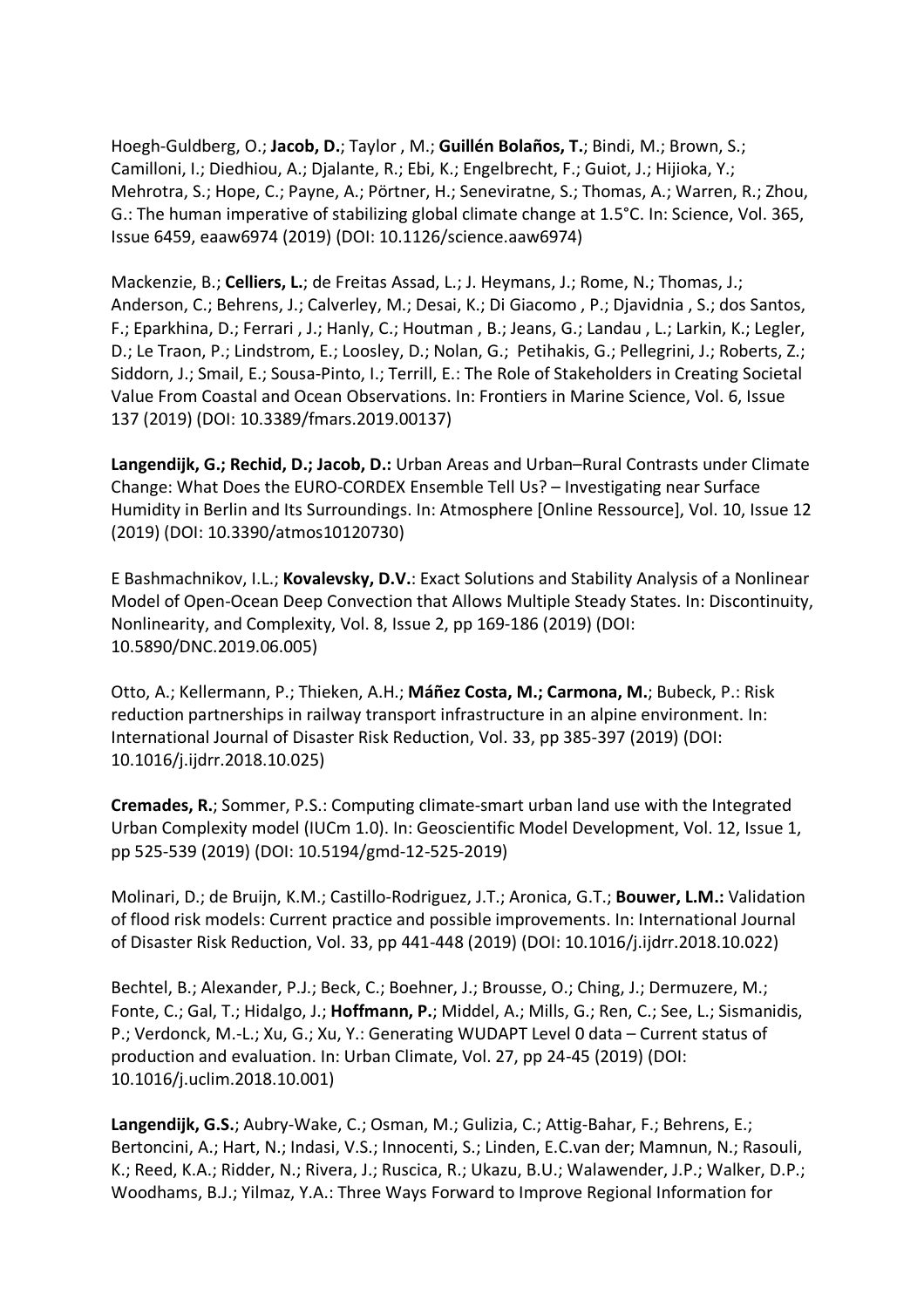Extreme Events: An Early Career Perspective. In: Frontiers in Environmental Science [Online Ressource], Vol. 7, Issue 6, (2019) (DOI: 10.3389/fenvs.2019.00006)

**Williams, D.S.; Máñez Costa, M.**; Sutherland, C.; **Celliers, L.**; Scheffran, J.: Vulnerability of informal settlements in the context of rapid urbanization and climate change. In: Environment and Urbanization, Vol. 31, Issue 1, pp 157-176 (2019) (DOI: 10.1177/0956247818819694)

Kreibich, H.; Blauhut, V.; Aerts, J.C.J.H.; **Bouwer, L.M.**; Lanen, H.A.J.van; Mejia, A.; Mens, M.; Loon, A.F.van : How to improve attribution of changes in drought and flood impacts. In: Hydrological Sciences Journal, Vol. 64, Issue 1, pp 1-18 (2019) (DOI: 10.1080/02626667.2018.1558367)

Dahm, R.; Bhardwaj, A.; Sperna Weiland, F.; Corzo, G.; **Bouwer, L.M.**: A Temperature-Scaling Approach for Projecting Changes in Short Duration Rainfall Extremes from GCM Data. In: Water [Online Ressource], Vol. 11, Issue 2 (2019) (DOI: 10.3390/w11020313)

Di Virgilio, G.; Evans, J.P.; Di Luca, A.; Olsen, R.; Argueso, D.; Kala, J.; Andrys, J.; **Hoffmann, P.**; Katzfey, J.J.; Rockel, B.: Evaluating reanalysis-driven CORDEX regional climate models over Australia: model performance and errors. In: Climate Dynamics, Vol. 53, pp 2985-3005 (2019) (DOI: 10.1007/s00382-019-04672-w)

**Buelow, K.**; Huebener, H.; Keuler, K.; Menz, C.; **Pfeifer, S.**; Ramthun, H.; Spekat, A.; Steger, C.; **Teichmann, C.**; Warrach-Sagi, K.: User tailored results of a regional climate model ensemble to plan adaption to the changing climate in Germany. In: Advances in Science and Research [Online Ressource], Vol. 16pp 241-249 (2019) (DOI: 10.5194/asr-16-241-2019)

Scherer, D.; Antretter, F.; **Bender, S.; Cortekar, J.**; Emeis, S.; Fehrenbach, U.; Gross, G.; Halbig, G.; Hasse, J.; Maronga, B.; Raasch, S.; Scherber, K.: Urban Climate Under Change [UC]2 – A National Research Programme for Developing a Building-Resolving Atmospheric Model for Entire City Regions. In: Meteorologische Zeitschrift, Vol. 28, Issue 2, pp 95-104 (2019) (DOI: 10.1127/metz/2019/0913)

**Pfeifer, S.; Rechid, D.**; Reuter, M.; **Viktor, E.; Jacob, D.**: 1.5°, 2°, and 3° global warming: Visualizing European regions affected by multiple changes. In: Regional Environmental Change, Vol. 19, pp 1777-1786 (2019) (DOI: 10.1007/s10113-019-01496-6)

Hewitt, R.J.; Bradley, N.; Baggio Compagnucci, A.; Barlagne, C.; Ceglarz, A.; **Cremades, R**.; McKeen, M.; Otto, I.M.; Slee, B.: Social Innovation in Community Energy in Europe: A Review of the Evidence. In: Frontiers in Energy Research [Online Ressource], Vol.7, Issue 31 (2019) (DOI: 10.3389/fenrg.2019.00031)

Wagenaar, D.J.; Dahm, R.J.; Diermanse, F.L.M.; Dias, W.P.S.; Dissanayake, D.M.S.S.; Vajja, H.P.; Gehrels, J.C.; **Bouwer, L.M.**: Evaluating adaptation measures for reducing flood risk: A case study in the city of Colombo, Sri Lanka. In: International Journal of Disaster Risk Reduction, Vol. 37 (2019) (DOI: 10.1016/j.ijdrr.2019.101162)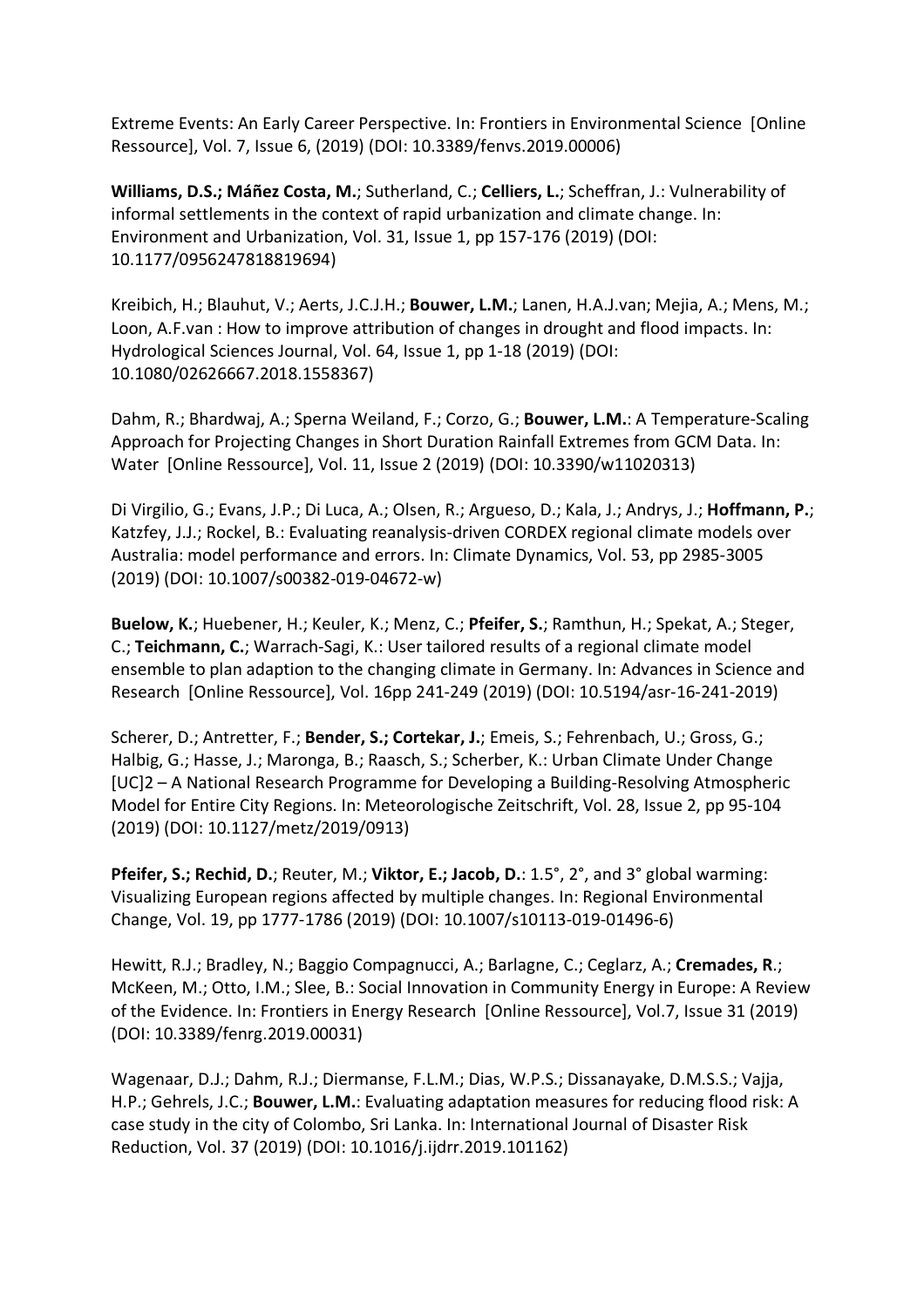**Cremades, R.**; Mitter, H.; Tudose, N.C.; Sanchez-Plaza, A.; Graves, A.; Broekman, A.; Bender, S.; Giupponi, C.; Koundouri, P.; **Bahri, M.**; Cheval, S.; **Cortekar, J.**; Moreno, Y.; Melo, O.; Karner, K.; Ungurean, C.; Davidescu, S.O.; Kropf, B.; Brouwer, F.; Marin, M.: Ten principles to integrate the water-energy-land nexus with climate services for co-producing local and regional integrated assessments: In: Science of the Total Environment, Vol. 693 (2019) (DOI: 10.1016/j.scitotenv.2019.133662)

**Jacob, D.; Blome, T.; Guillen Bolanos, T.; Petersen, J.; Preuschmann, S.; Steuri, B.**: The report on 1.5°C global warming-relevant aspects for climate services. In: Climate Services, Vol. 15 (2019) (DOI: 10.1016/j.cliser.2019.100105)

## **Weitere Publikationen**

**Kotova, L.; Jacob, D.**; Leissner, J.; Mathis, M.; Mikolajewicz, U.: Climate Information for the Preservation of Cultural Heritage: Needs and Challenges. In :Conference Proceedings, Transdisciplinary Multispectral Modeling and Cooperation for the Preservation of Cultural Heritage, TMM-CH 2018, Communications in Computer and Information Science, pp 353-359 (2019) (DOI: 10.1007/978-3-030-12957-6\_25)

Mechler, R., **Bouwer**, L.M., Schinko, Th., Surminski, S., Linnerooth-Bayer, J. (Eds.): Loss and Damage from Climate Change : Concepts; Principles and Policy Options. (2019) (DOI: 10.1007/978-3-319-72026-5)

**Jacob, D.; Guillen Bolanos, T.; Petersen, J.; Preuschmann, S.; Steuri, B.; Viktor, E.**: Keiner kann mehr sagen, wir hätten von nichts gewusst - Ein Überblick zum Sonderbericht über 1,5 °C globale Erwärmung. In: Mitteilungen (Deutsche Meteorologische Gesellschaft), Issue 2, pp 10-13 (2019)

**Guillen Bolanos, T.; Máñez Costa, M.**; Nehren, U.: Development of a Prioritization Tool for Climate Change Adaptation Measures in the Forestry Sector—A Nicaraguan Case Study. In: Economic Tools and Methods for the Analysis of Global Change Impacts on Agriculture and Food Security, pp 165-177 (2019) (DOI: 10.1007/978-3-319-99462-8\_10)

Krefis, A.; Fischereit, J.; **Hoffmann, P.**; Sorbe, C.; Pinnschmidt, H.; Augustin, M.; Augustin, J.: Prädiktoren der Inanspruchnahme von kardiovaskulären und respiratorischen Notfallaufnahmen – welchen Einfluss hat die Umwelt? In: Das Gesundheitswesen : Sozialmedizin, Gesundheits-System-Forschung, public health, öffentlicher Gesundheitsdienst, medizinischer Dienst, online (2019) (DOI: 10.1055/a-1005-7161)

**Bender, S.**: Einfluss der Erderwärmung auf die Trinkwasserversorgung in Südhessen. In: Inside out : das Hessenwassermagazin, Winter 2019/2020, pp 18-19 (2019)

Pihl, E., Martin, M.A., **Blome, T.**, Hebden, S., Jarzebski, M.P., Lambino, R.A., Köhler, C., Canadell, J.G., Ebi, K.L., Edenhofer, O., Gaffney, O., Rockström, J., Roy, J., Srivastava, L., Payne, D.R., Adler, C., Watts, S., Jacobsson, L., **Sonntag, S.**: 10 New Insights in Climate Science 2019, Future Earth & The Earth League